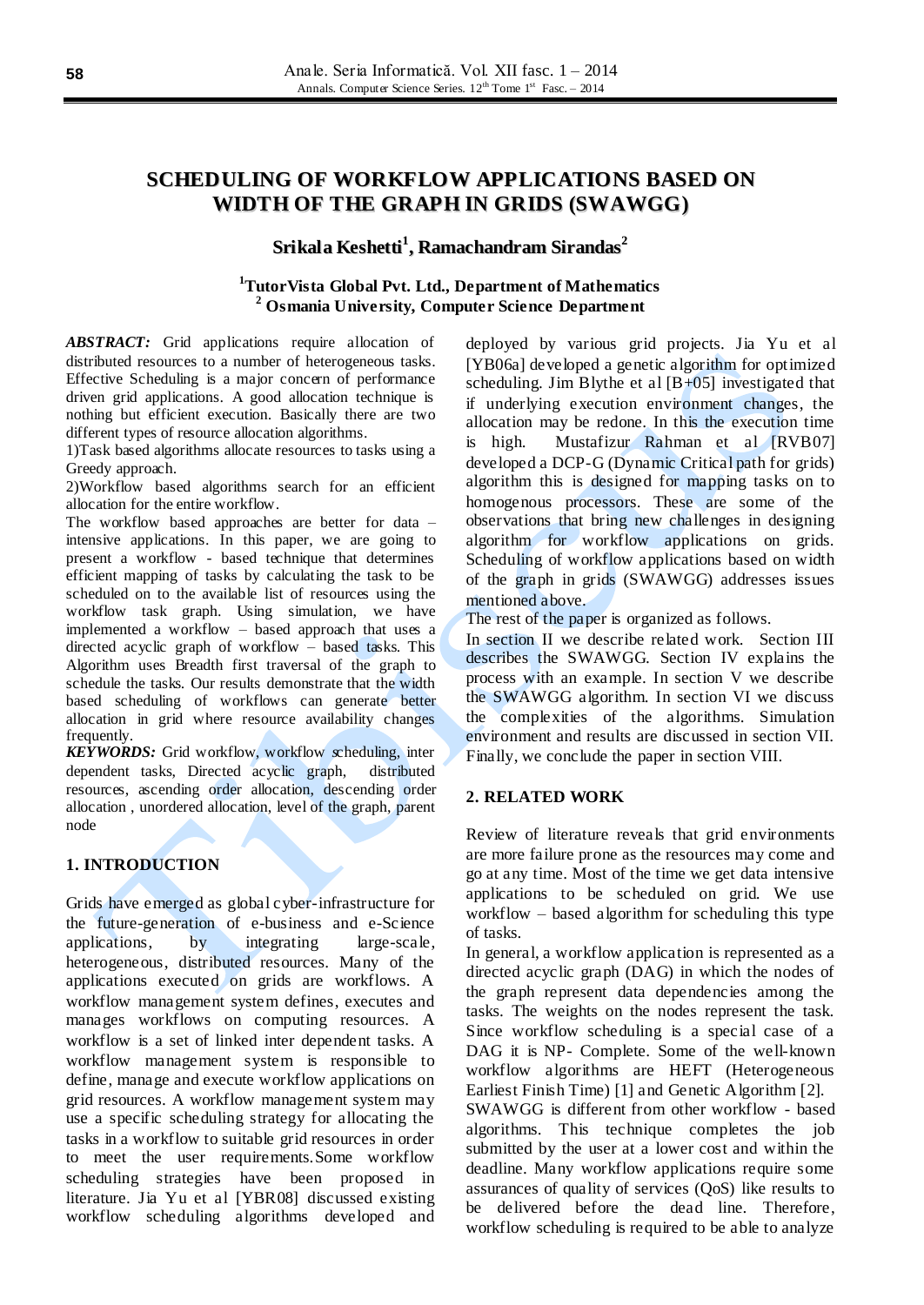QoS requirements specified by the user and map workflows on available resources such that the execution of workflow can be completed to meet the QoS constraints specified by the user. Most QoS constraint based workflow scheduling is based on either cost or time constraints. SWAWGG algorithm is implemented using ascending order allocation, descending order allocation and unordered allocation depending on the prior constraints of cost and time which are specified by the user. For example when the constraint is cost it uses ascending order allocation and when the constraint is time it uses descending order allocation.In this algorithm we use the following terminology

**Ascending order allocation:** The resources are sorted in ascending order and allocated in the same order.

**Descending order allocation:** The resources are sorted in descending order and allocated in the same order.

**Unordered allocation:** In this the resources are not ordered, as and when the resource is available it is allocated to the gridlet that is waiting for the resource.

The main objectives of SWAWGG technique are

i.Improves user benefit by completing the job submitted by the user within the deadline.

ii. Improves owner benefits by increasing the resource utilization rate.

# **3. SCHEDULING ACTIVITY OF WORKFLO W APPLICATIONS BASED ON WIDTH OF THE GRAPH IN GRIDS (SWAWGG)**

The grids are heterogeneous and dynamic environments consisting of network, storage and computing resources. The resources are sorted based on bandwidth. For a task graph the start time of each task is denoted as ST. This algorithm is designed for scheduling all the tasks in a task graph with arbitrary communication and computation times to a set of grid resources. The terms gridlet, task and job are used interchangeably.For mapping a task on the resource, all avilable resources are considered and the time needed to complete the task on each resource is computed. The time is computed by using T=JOB\_MI/RESOURCE\_MIPS.

Where T is the time needed to finish the gridlet. JOB\_MI is the number of million instructions in the gridlet that is the required processing power and RESOURCE\_MIPS is the Million instructions per second is the processing capacity of the resource. The resources that can complete the task within the deadline are identified and the task is assigned to the first resource that completes the job within deadline. When a task is mapped onto a resource the start time of each of the child node is calculated. The condition

for Scheduling a task from a task graph is we can schedule a task only when its parent task is completed execution. We follow the same procedure for scheduling next level nodes. That is our scheduling approach works based on width of the graph. Once we reach the end of the task graph the Algorithm stops.



**Figure 1: Activity diagram for SWAWGG approach**

Calculation of Start Time of each node in SWAWGG T = JOB\_MI/ RESOURCE\_MIPS

For each task Ti

 $ST(Ti) = CT+T$  of PT

Where T is the Time in seconds required to finish the job.

ST (Ti) is the Start time of task Ti

 $ST(Ti) = CT$  if Ti is the root Task

CT is the Current Time

and PT is the Parent Task.

JOB\_MI is the number of million instructions in the task.

RESOURCE MIPS is the Million instructions per second is the processing capacity of the resource.

The values of Start Time of each node can be calculated by traversing the task graph in breadth-first manner. We assign each task of the graph to the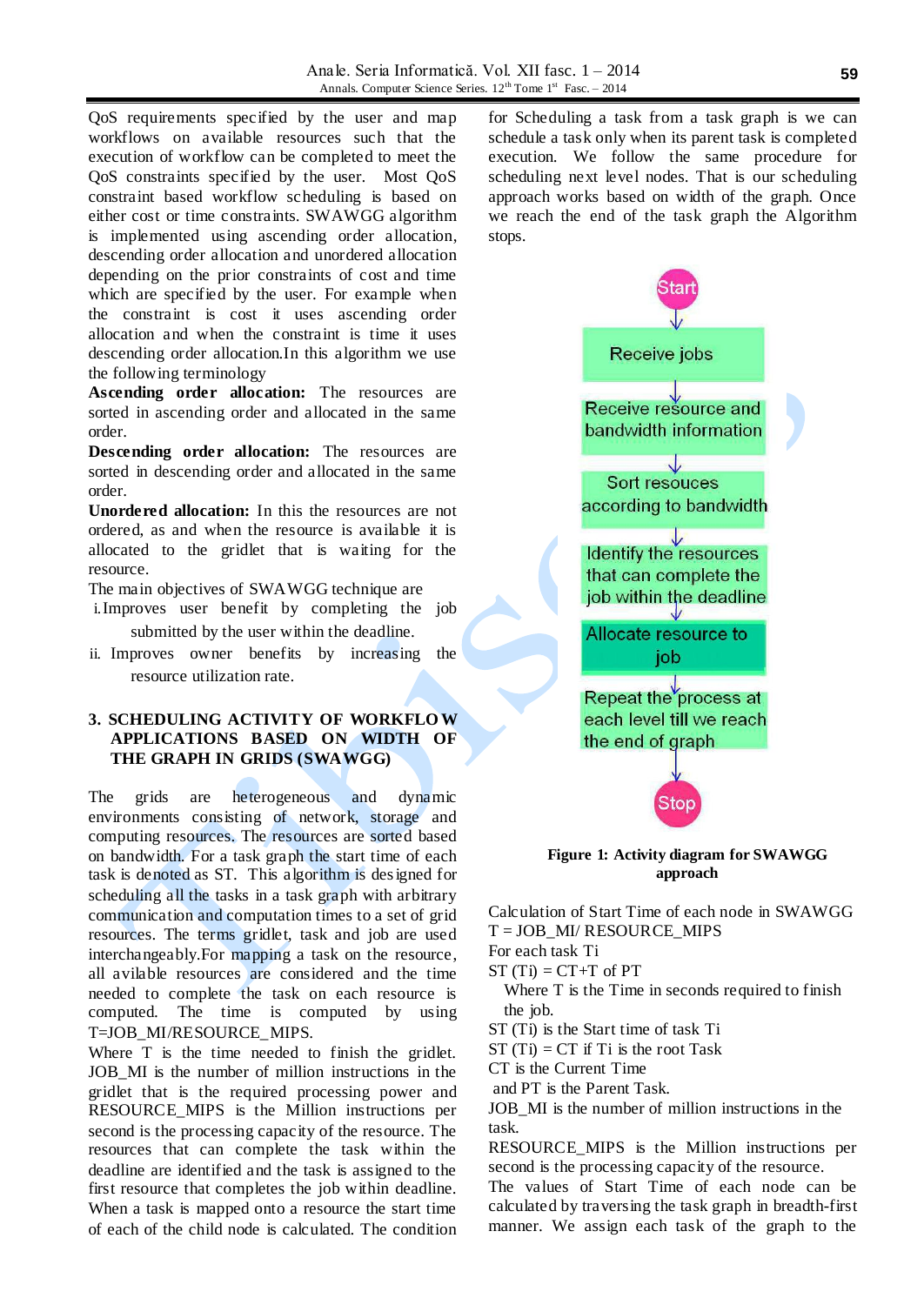available list of resources by traversing the task graph in breadth first manner and the task to be assigned has no unmapped parent tasks.

If the parent task is not completed its execution resource is free then the next task (T) whose parent completed execution is assigned to the resource and missed tasks of Breadth First Manner are kept in a Queue. Whenever a task is finished Queue is searched for the entry of its children.

Once the Parent task of missed tasks completes execution the tasks which are on the Queue are scheduled first then again it follows breadth first manner if there are any unmapped tasks.

**Resource selection:** After identifying the task to be scheduled, we need to se lect an appropriate resource for that task. The resources are sorted based on bandwidth in descending order. All the resources that can complete the task within the deadline are identified and the task is assigned to the first resource that completes the job within deadline. We call this allocation approach as descending order allocation. We use this approach because

If we use the descending order allocation approach the job is going to be finished much faster than the deadline.

This algorithm is also implemented by using unordered and ascending order allocation methods.

Unordered allocation and ascending order allocation methods have the following advantages.

1) If we use descending order allocation, user has to pay more cost as the bandwidth of the resource is more. Since the job is done within the deadline usually end users prefer to get their job finished at lower cost.

2) If we select the descending order allocation approach next job may require a resource with higher than the available one, this causes the job to wait for execution and as a result all the child tasks are also delayed. This approach charges more from the user and there is no guarantee that it is completed much faster than the ascending order allocation.

Depending on the importance of execution time, Cost and resource utilization rate we can choose any one of the approaches among ascending order allocation, unordered allocation and descending order allocation.

### **4. SWAWGG EXAMPLE**

Figure 2a shows the workflow application. Figure 2 demonstrates mapping of tasks in a sample workflow with step by step explanation. The sample workflow consists of tasks T0, T1, T2, T3, T4, T5, T6, T7 and T8 with different data transfer and execution requirements. The task length and output size of each task are measured in million instructions and Kilo bytes respectively. These tasks are mapped onto four grid resources R1, R2, R3 and R4. We explain an

example using the descending order allocation of resources.



**Figure 2a: Sample workflow of an application**

In SWAWGG approach the external deadline that is the deadline by which workflow is to be completed is provided by the user. By using the External deadline internal deadlines for each of the task is generated depending on the length of workflow, length of each of the sub tasks and External deadline. After generating internal deadlines, resources that can complete the task with in limit are identified then using descending order allocation method resources are allocated to the subtask / gridlet. While traversing the graph of given workflow we use Breadth first Traversal.

Figure 2b shows the Breadth first traversal of the graph of Figure 2a, External deadline given for the entire workflow and Total size of the workflow.

**Breadth First Traversal** 

# TO T2 T1 T4 T3 T8 T7 T5 T6

**External Deadline is 30sec** Total number of instructions = 30MI

#### **Figure 2b: Breadth First Search, length and deadline of the of graph 2a (Sample workflow)**

Apart from the total number of instructions of the entire workflow number of instructions of each of the gridlet is given in figure 2c. Figure 2c also shows the internal deadlines that are generated depending on the size of the gridlet and external deadline.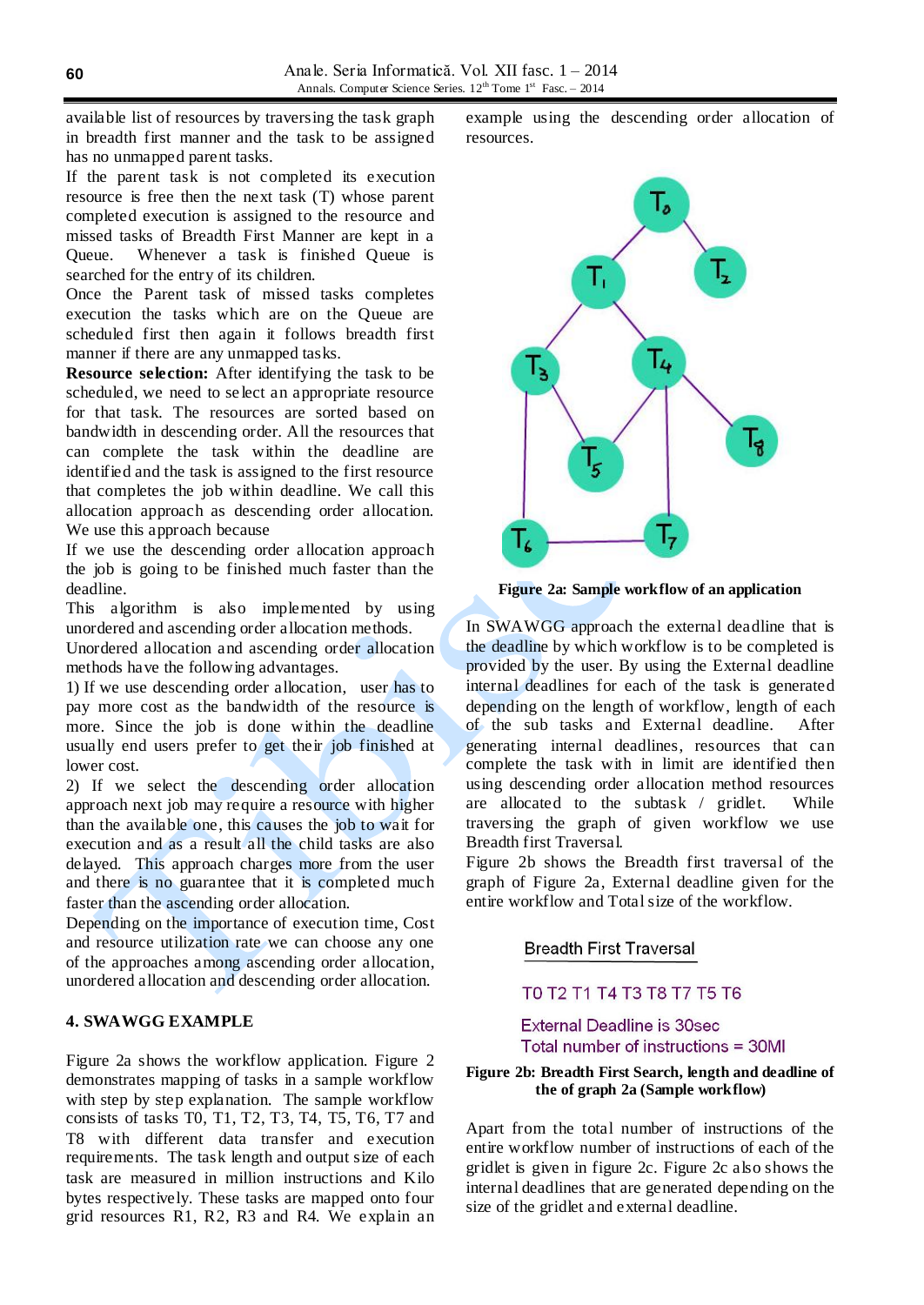|                | Gridlet Size(MI) | Internal<br>Deadline<br>(Sec) |  |
|----------------|------------------|-------------------------------|--|
| T <sub>0</sub> | 3                | 3                             |  |
| T1             | 3                | 3                             |  |
| T <sub>2</sub> | 4                | 4                             |  |
| T <sub>3</sub> | $\overline{2}$   | $\overline{2}$                |  |
| T <sub>4</sub> | 1                | 1                             |  |
| T <sub>5</sub> | 6                | 6                             |  |
| T <sub>6</sub> | 4                | 4                             |  |
| T7             | 3                | 3                             |  |

**Figure 2c: Size of each of the Gridlet and internal deadline of each gridlet shown in graph 2a**

The following are the available list of resources with their bandwidth that is processing power of resource shown in figure 2d.

| <b>Bandwidth</b> |  |  |
|------------------|--|--|
| 9.7 MIPS         |  |  |
| <b>MIPS</b><br>3 |  |  |
| <b>MIPS</b><br>4 |  |  |
| <b>MIPS</b><br>1 |  |  |
|                  |  |  |

**Figure 2d: List of available resources and their bandwidth**

As discussed earlier, the root task is scheduled first and the condition is until the parent task is completed the child task cannot be scheduled. The child task at each level is selected by following Breadth First Search (BFS) Traversal.

| <b>Resource Allocation</b> |                              |                                         |         |                     |                     |
|----------------------------|------------------------------|-----------------------------------------|---------|---------------------|---------------------|
| $TO \rightarrow R1$        |                              |                                         |         |                     |                     |
|                            | $T2 \rightarrow R1$          |                                         |         |                     |                     |
|                            | $T1 \rightarrow R3$          | $T4 \rightarrow R1$ $T8 \rightarrow R1$ |         |                     |                     |
|                            |                              | $T3 \rightarrow R3$                     |         |                     |                     |
|                            |                              |                                         |         | $T5 \rightarrow R1$ |                     |
|                            |                              |                                         |         | $T6 \rightarrow R3$ |                     |
|                            |                              |                                         |         |                     | $T7 \rightarrow R1$ |
|                            |                              |                                         |         |                     |                     |
| Queue entries              |                              |                                         |         |                     |                     |
|                            |                              |                                         |         |                     |                     |
| (T7, T6)                   | $(T5,\overline{T3})$         |                                         | (T6,T3) |                     |                     |
|                            | Gridlet and its parent pairs |                                         |         |                     |                     |
|                            |                              |                                         |         |                     |                     |

**Figure 3: Resource allocation to gridlet and the Queue entries**

As shown in figure 3 After T8 Breadth First Traversal gives us T7 but, unless its parent T6 is completed we cannot allocate resource to T7. Therefore T7 is stored in the Queue as shown above; T5 is not allocated until T3 finishes execution and T6 also dependent on T3. Once the current task finishes its execution a lookup operation to Queue is performed to search for the task whose parent completed execution just now. If there are any tasks waiting they will be scheduled next. The process continues in this way till all the tasks/ gridlets of the workflow are completed.

# **5. SWAWGG ALGORITHM**

Figure 4 demonstrates the Algorithm for Scheduling of workflow applications based on width of the graph in grids.

Figure 4 demonstrates that the job to be mapped is found using Breadth First Search Algorithm of a graph.

If the job is the root job then it is mapped with the available resource.

If the job is not a root node and the status of its parent job is completed then the job is allocated with the next available resource.

**Otherwise** 

If the parent job is not completed then the job will be waiting in the Queue and the next job to be scheduled is the one whose parent completed the execution. All other jobs are stored in the Queue.

Once the Parent job is completed the waiting entries in the Queue are mapped first.

Procedure: createmapping(workflow)

```
while all jobs in workflow are not mapped do
₹
```
find unmapped job using BFS

₹

```
if parent status of unmapped job is not done
```
Queue(unmapped job, parent of unmapped job) else

if parent status of unmapped job is done or unmapped job is the root task map(unmapped job, resource)

```
l,
Procedure: map(unmapped job, resource)
 While there exists a free resource do
 ₹
  map the unmapped job to the available resource
  status of unmapped job = done
  for all 0 entries
  if unmapped job is equal to Q entry of parent of unmapped job
  map(Q entry of unmapped job, resource)
  وام
  createmapping(workflow)
J
l,
```
**Figure 4: SWAWGG algorithm**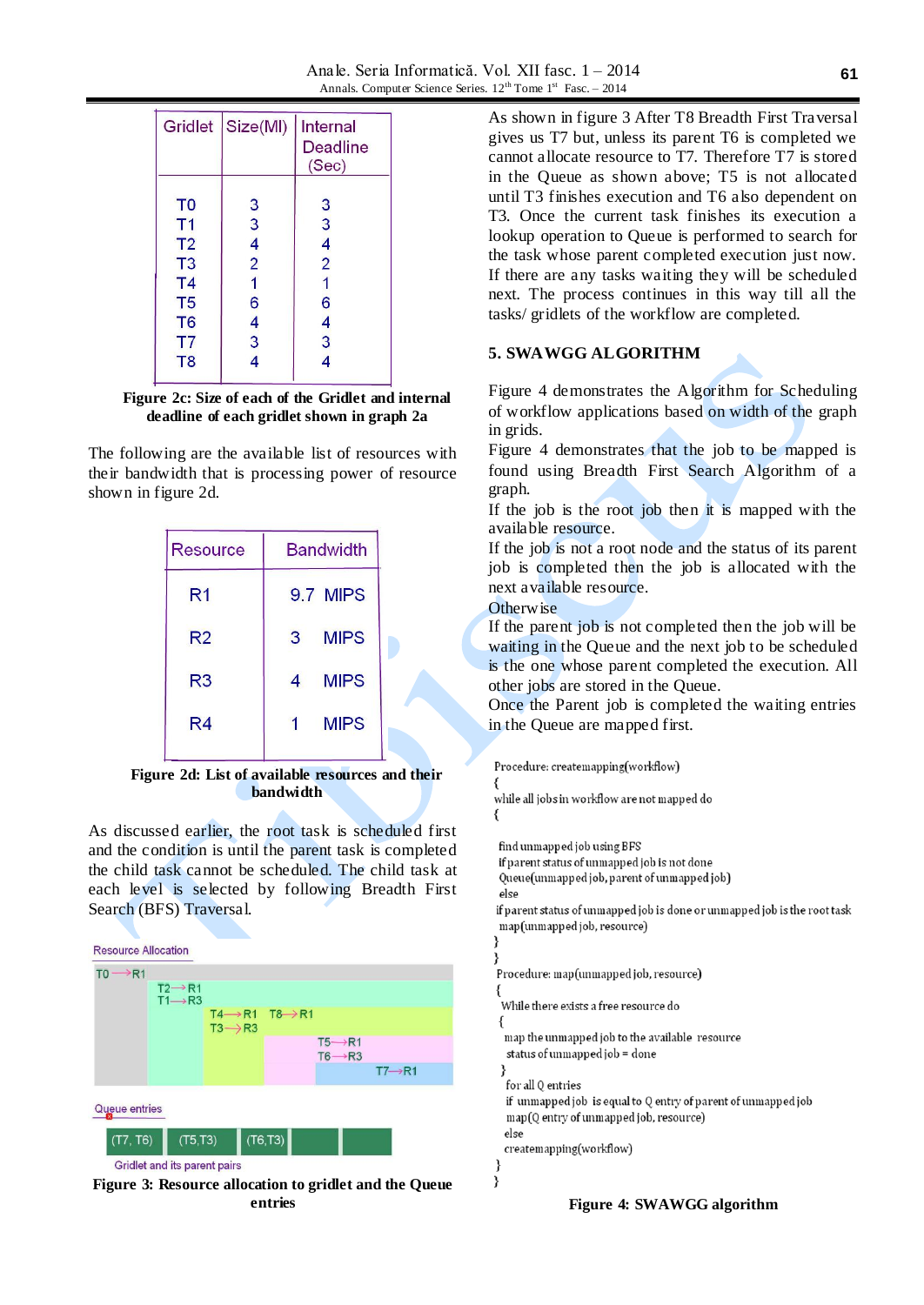#### **6. DISCUSSION**

From our work it is evident that the Genetic algorithm is obtained by combining current best solutions and exploiting new search region over generations. The Genetic Algorithm is a Metaheuristic best-effort workflow Scheduling Algorithm. DCP-G and SWAWGG are heuristic based besteffort workflow scheduling algorithms. DCP-G operates in batch mode ranking tasks based on critical path and re-ranking adjacent independent tasks is done throughout the algorithm. Complexity of DCP-G algorithm is O ( $v^2m+vgm$ ) where v is the number of tasks in the workflow, m is the number of resources and g is the number of tasks in a group of tasks for the batch mode scheduling.

The complexity of SWAWGG algorithm is O  $(v(1+gm+logv)+e)$  where v is the number of vertices e is the number of edges is the number of resources available in the graph and g is the number of tasks in a group of tasks for the batch mode scheduling. SWAWGG algorithm is based on BFS approach, we use linear search for searching the Queue entries. Since the space is not a constraint with the present day computers and the solution can be found with the fewest arcs SWAWGG is a best approach when compared to DCP-G and GA.

Simulation results shown in the next section are based on SWAWGG using descending order allocation. We can see that as the resources in SWAWGG approach are already sorted and the entire graph is to be scheduled, SWAWGG algorithm gives good throughput. In case of a parallel workflow through put is much better than DCP-G because of ranking of nodes, finding the critical path and then re ranking nodes is the overhead in DCP-G. Throughput is almost same in case of a fork and join workflow that is number of jobs completed in the given time is same for the example we discussed. When it is tested with an arbitrary work flow it gives more throughput than the DCP-G Algorithm because we are using sorted list of resources and BFS. Instead of adjusting the graph every time SWAWGG uses a Queue where the gridlets which are waiting for their parents to be completed are stored. The complexity of SWAWGG is less when compared to DCP-G and GA. Simulation results shown in the next section give good results when compared to DCP-G and GA.

# **7. SIMULATION ENVIRONMENT AND RESULTS**

The Algorithms for comparison DCP-G (Dynamic Critical path for grids) and GA (genetic algorithm) are implemented on a machine based on Pentium 1.6GHz with 120GB HDD and RAM of 1GB on Microsoft Windows XP. This experiment is carried

out on a simulated grid environment provided by GridSim.

The Simulation environment consists of resources. There are 4 resources having different processing capabilities in terms of Millions of Instructions per Second (MIPS). Further it is assumed that there are 8 gridlets.

SWAWGG is compared with DCP-G and GA the results are recorded on graphs.

The workflow generator can generate different workflows. The input parameters used for creating workflow are explained below.

**Number of gridlets:** Workflow consists of n number of gridlets.

**Width of the workflow:** Width of the workflow is the maximum number of nodes in a level.

The workflow generator can generate three types of workflows. They are explained below.

**Parallel workflow:** In parallel workflow a set of gridlets make a chain with an entry and an exit gridlet. There can be several such chains in a workflow. Here one gridlet is dependent on only one gridlet, but the gridlets at the head of the chains are dependant on entry gridlet and the exit gridlet is dependent on the gridlets at the back of chains. A sample of parallel workflow is shown below



**Figure 5a: Parallel workflow**

**Fork out and join in workflow:** In this workflow forks of gridlets are created and then joined. That is it has one entry gridlet and one exit gridlet. A sample of fork out and join in workflow is shown below in figure 5.b.

**Arbitrary workflow:** In arbitrary workflow, the dependency of a node, number of parent gridlets of a node that is nothing but the in degree of a node in Directed acyclic graph is generated arbitrarily. A sample of arbitrary workflow is shown below in figure 5.c.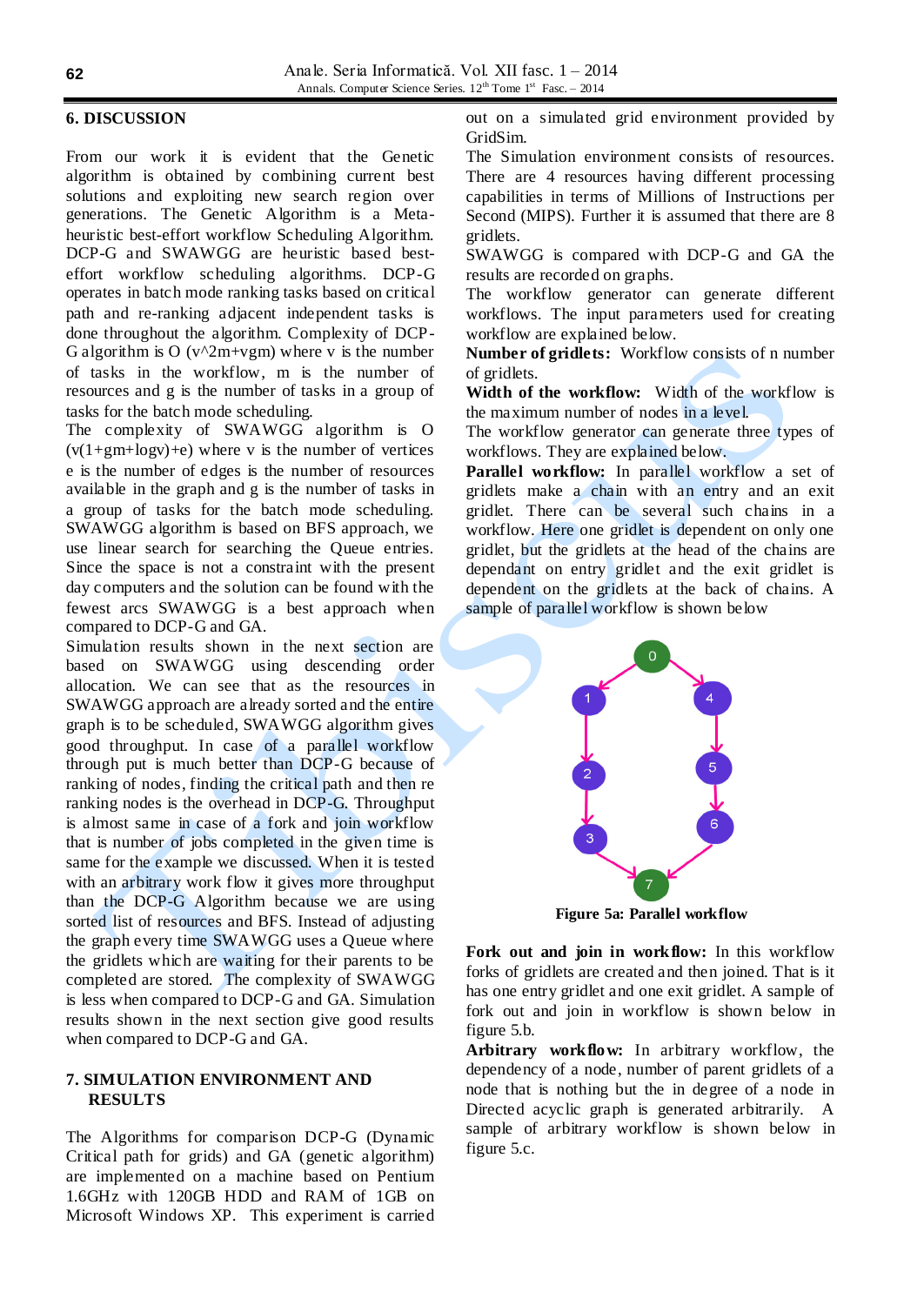

**Figure 5b: Fork out and join in workflow**



**Figure 5c: Arbitrary workflow**

We evaluate the scheduling decisions on the basis of number of gridlets completed in the given amount of time. The resources that can complete the execution within the deadline are identified and then they are sorted in descending order if the prior constraint is time, when the prior constraint is cost the resources are sorted in descending order. The algorithm can also be executed using unordered allocation.

The following are the graphs drawn for comparison. figure 5d, figure 5e and figure 5f are the graphs drawn using descending order allocation.



Figure 5d shows the graph between number of gridlets in the workflow and time taken by the workflow in case of a parallel workflow. From the figure we can see that SWAWGG is taking less time when compared to DCP-G and GA.



**Figure 5e: Fork out and join in workflow**

The number of gridlets in the workflow and their execution time for a fork out and join in workflow is plotted in the graph as shown in Figure 5e. The output of GA is not predictable because GA is obtained by combining current best solutions and exploiting new search region over generations. It can be observed that as the number of gridlets is increased there is increase in the execution time and by using SWAWGG is giving almost equal time when compared to GA and SWAWGG shows better results when compared to DCP-G.



The number of gridlets in the workflow and their execution time for an arbitrary workflow are shown in figure 5f. From the graph we can see that SWAWGG gives better results than DCP-G and almost equal results when compared to GA. Output of GA varies differently as the number of gridlets are changed this is because GA is is obtained by combining current best solutions and exploiting new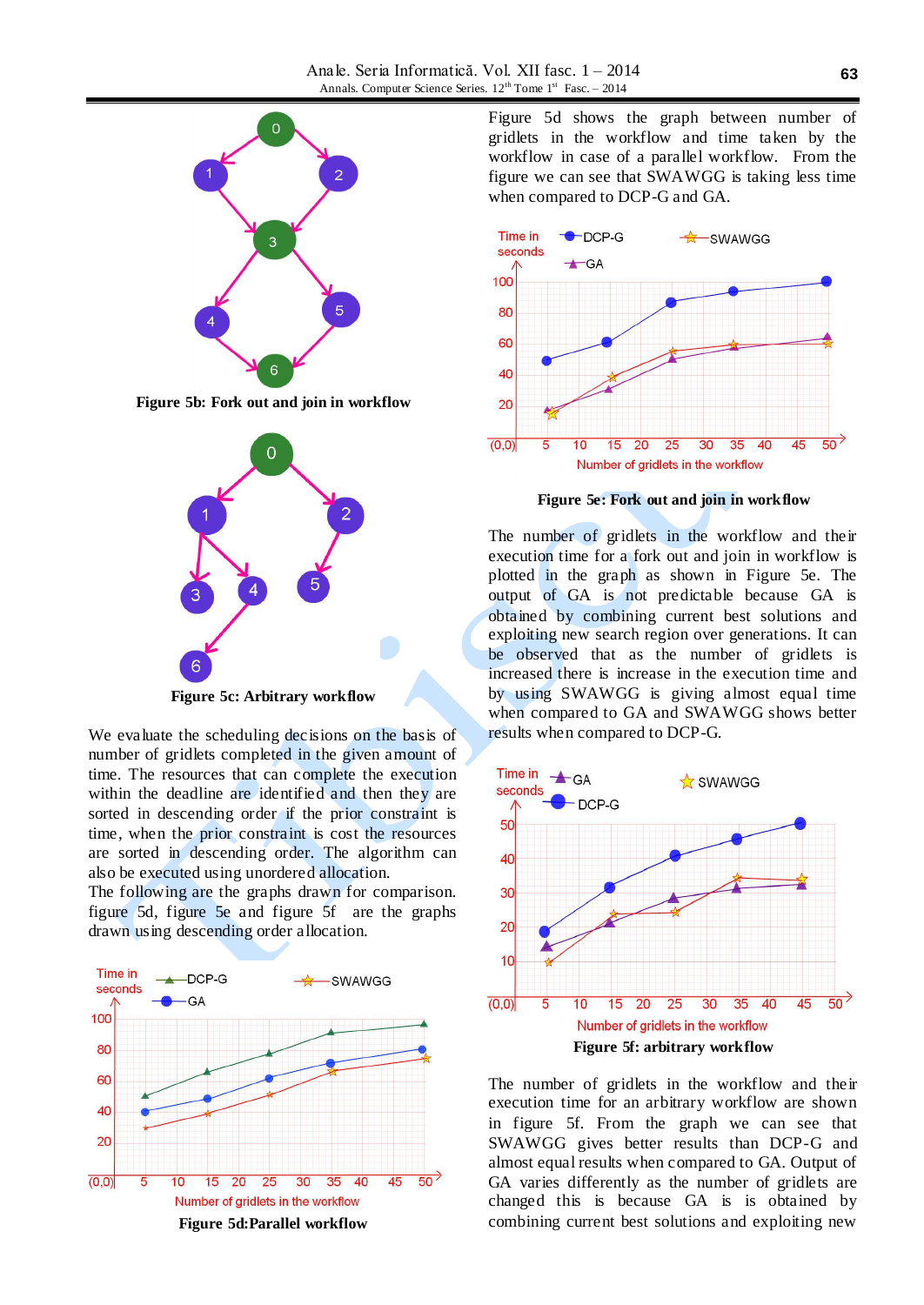search region over generations. These results demonstrate that SWAWGG algorithm gives better performance results when compared to DCP-G algorithm and genetic algorithm.

The SWAWGG Algorithm is tested using descending order allocation, unordered allocation and ascending order allocation methods. Resource utilization rate for each of the methods is shown in the following graph that is figure 5g.

The band width of the four resources considered for executing the workflow is given below.

- $R1 9.7$  MIPS
- $R2 4$  MIPS
- $R3 3$  MIPS
- $R4 1$  MIPS

MIPS is the number of million instructions per second which is nothing but the resource processing capacity.



**Figure 5g: resources and their utilization rate**

According to the graph shown in figure 5g R1 (resource 1) is utilized more frequently when descending order allocation is used. R4 (Resource 4) is utilized more frequently when ascending order allocation is used. The green bars show the resource utilization rate using unordered allocation, in this allocation method the resources are not sorted and the available resource is assigned to the gridlet that is waiting for the resource irrespective of resource processing power and size of the gridlet.

Although the three allocation methods complete execution within the deadline given ascending order allocation is good when cost constraint is given, descending order allocation is good when time is the major constraint and when cost and time both are the constraints given we use unordered allocation in which resources are not sorted.

The following is a pie-chart demonstrates frequency of resource utilization for the example shown in figure 2a using descending order allocation.



**Figure 5h: Resources R1 , R3 and their utilization rate**

The resources with higher processing power are allocated each time when descending order allocation is used. Figure 5h shows the resource utilization of R1 (resource 1) and R3 (resource 3) for the sample workflow shown in figure 2a. The resource processing powers are shown in figure 2d. Resource 1 that is R1's processing power is more therefore its utilization rate is higher than other resources. From the graph it can be observed that resource utilization rate of R1 is 66% and the next higher processing power resource is R3 whose resource utilization rate is 34%.

# **8. CONCLUSIONS**

In this paper we have presented a new technique SWAWGG for scheduling Grid workflow applications. We compared SWAWGG (Scheduling of Workflow Applications based on Width of the Graph in Grids) with other algorithms DCP-G (A dynamic critical path algorithm for scheduling scientific workflow applications on global grids) and GA (Genetic algorithm). The Scheduling of workflow applications based on width of the graph in grids (SWAWGG) algorithm provides almost equal execution time in case of a fork out join in workflow and arbitrary workflow when compared to genetic algorithm for the example discussed, However results of GA varies depending on the graph of tasks to be scheduled. SWAWGG algorithm takes less execution time when compared to DCP-G due to the simple BFS traversal and Queue lookup operations and the resources are sorted according to their bandwidth.

The algorithm is implemented using descending order allocation approach when time is the main constraint, ascending order allocation approach when cost is the main constraint and unordered allocation approach when both time and cost are the constraints. In descending order allocation execution time is very less because the higher processing power resource is allocated first whereas in ascending order allocation approach cost of carrying out the work is very less and in unordered allocation both time and cost are moderate. Depending on the constraints imposed by the user SWAWGG operates in one of the three approaches that is descending order allocation